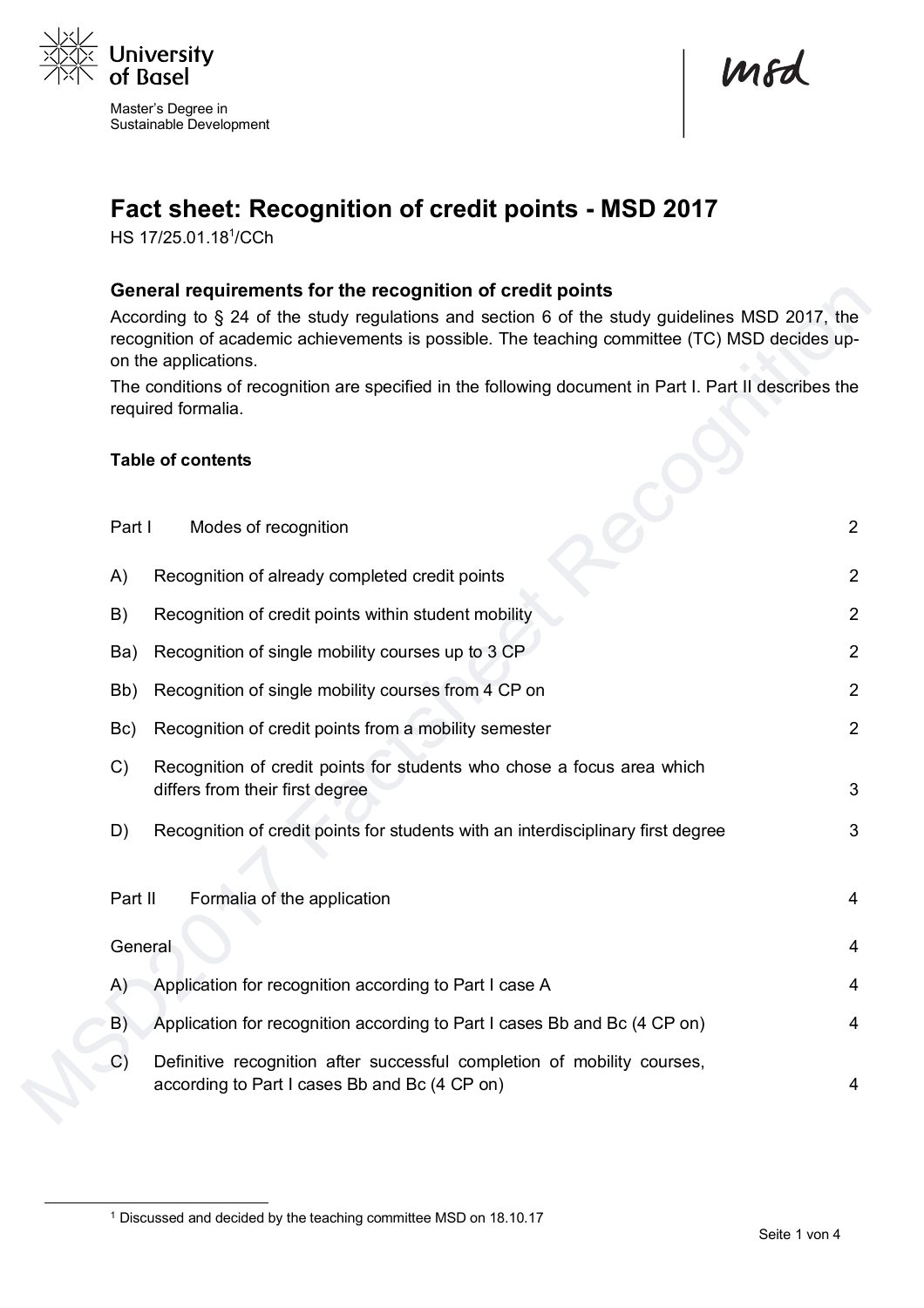# **Part I Modes of recognition**

# **A) Recognition of already completed credit points**

This case includes achievements which you have completed BEFORE the admission to the MSD and which you didn't use for another degree (e.g. bachelor's degree).

- An application is needed for the recognition of the credit points. The application has to follow the formalia according to Part II (page 4).
- **Conditions for the recognition:** The courses have to meet the content of the MSDmodules. In other words, they have to be equivalent or identical to MSD courses and the level has to be adequate to the corresponding MSD-modules.
- Achievements, which have been completed during the **preparation semester** also belong to this category. This means, that their recognition has to be requested with an application.
- This kind of recognition is possible for every module.

# **B) Recognition of credit points within student's mobility**

These cases include achievements which are completed at other universities, while you are enrolled at the University of Basel (e.g. summer school); as well as the ones which you acquire during a mobility semester. We distinguish between:

# **Ba) Recognition of single mobility courses up to 3 CP**

Students are regularly enrolled at the University of Basel.

- There is **no need for an application.**
- The performance is recorded in the **learning agreement** (LA) for the Focal Areas in Sustainability research module (FASR = elective).
- **Requirements for recognition:** the performances (max. 3 CP) have to meet the level and the content of the module FASR (other modules are NOT possible).

# **Bb) Recognition of single mobility courses from 4 CP on**

Students are regularly enrolled at the University of Basel.

- There is an **application needed**. The application has to follow the formalia according to Part II (page  $4$ ).
- The application takes place in a two-staged procedure and has to be submitted BEFORE the start of the course; (cf. formalia page 4).
- **Requirements for recognition:** the performances have to meet the level and the content of the module FASR (other modules are NOT possible).

# **Bc) Recognition of credit points from a mobility semester**

Students are – for the time of the mobility semester – on leave from the University of Basel.

- There is an **application needed**. The application has to follow the formalia according to Part II (page  $4$ ).
- The application takes place in a two-staged procedure and has to be submitted BEFORE the start of the courses; (cf. formalia page 4).
- **Requirements for recognition:** the performances have to meet the level and the content of the corresponding modules (the recognition is possible for all modules).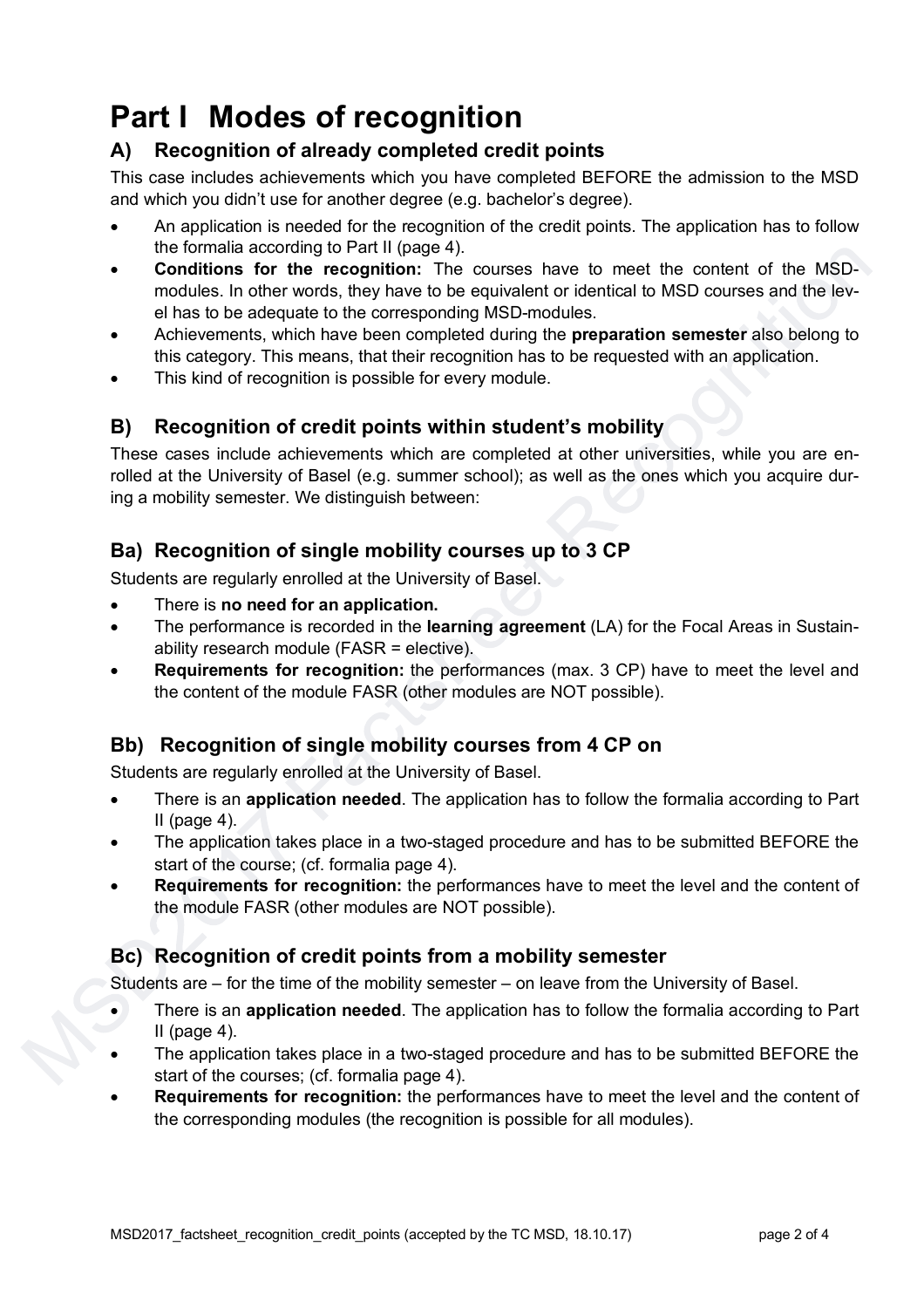#### **C) Recognition of credit points for students who chose a focus area which differs from their first degree**

*(Extract of the guidelines MSD 2017: 4.3.1 Choice of focus area in a different discipline from the first degree)*

"Students may choose a focus area that differs from the discipline of their bachelor's degree. In such cases, the student must meet two criteria:

• In the discipline of the first degree, the relevant Complementary Knowledge module courses must be replaced with suitable master's courses. To this end, a learning agreement that stipulates the choice of courses for this module must be agreed in consultation with the faculty representative.

• In the chosen focus area, a discussion must be held with the faculty representative in order to determine any knowledge gaps and how they can be filled.

These clarifications must take place at the start of the degree program, if possible, but no later than at the end of the first semester. The same applies if the student switches at a later date."

Important: There is **no need for a separate application**. Instead, there has to be filled in a learning agreement for the corresponding Complementary Knowledge module.

### **D) Recognition of credit points for students with an interdisciplinary first degree**

(*Extract of the guidelines MSD 2017: 4.3.1 Choice of focus area with interdisciplinary first degree)* "Students with an interdisciplinary first degree may have already attended some courses that are

the same as or equivalent to the Complementary Knowledge module that they wish to study. In such case, the students must replace the courses concerned with suitable master's courses. To this end, a learning agreement that stipulates the choice of courses for this module must be agreed in consultation with the faculty representative."

Important: There is **no need for a separate application**. Instead, there has to be filled in a learning agreement for the corresponding Complementary Knowledge module.